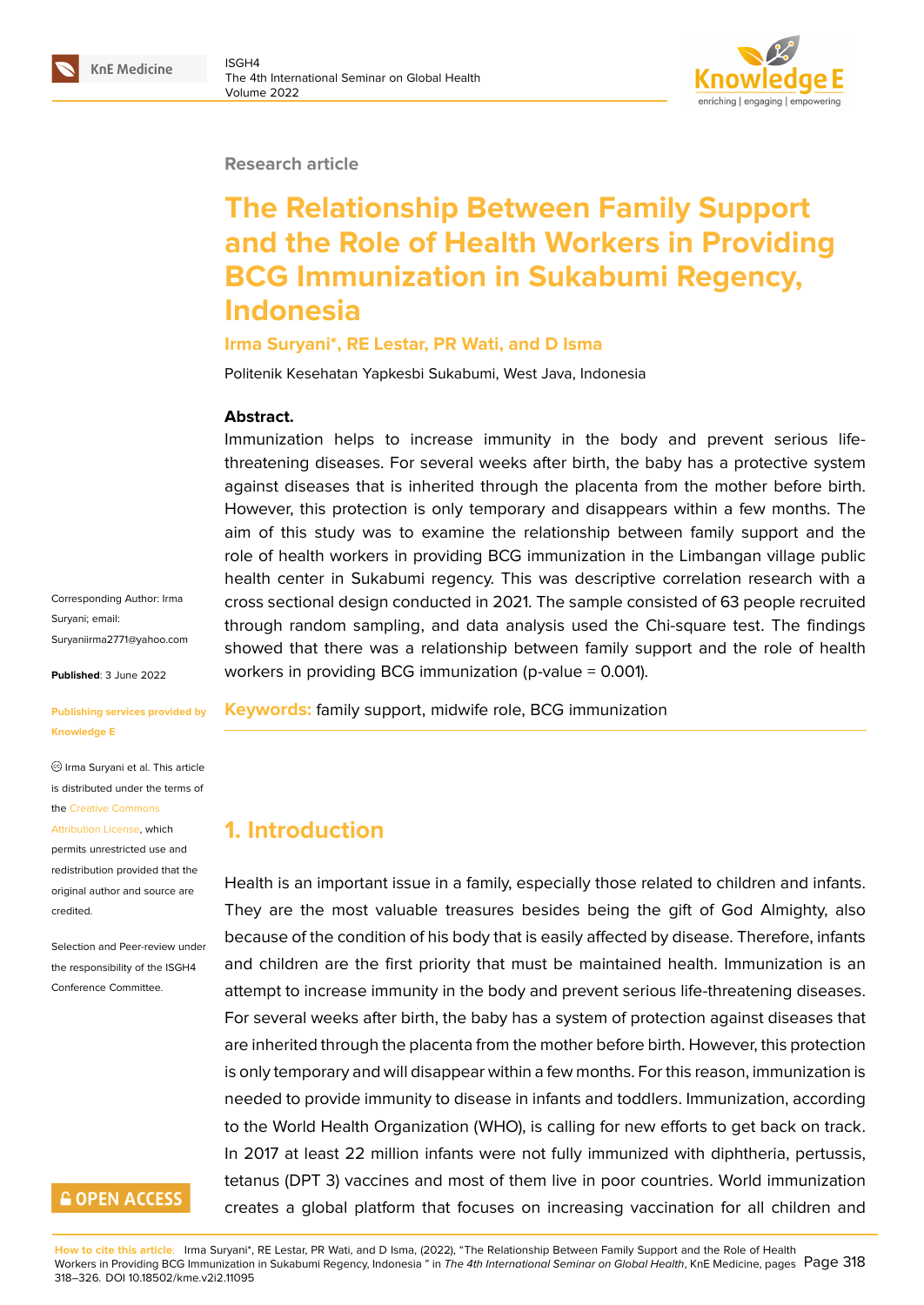preventing disease transmission (2019). Immunization is a way to actively increase a person's immunity to a disease [1,2]

The prevalence of immunization in Indonesia in general, according to the 2018 National Demographic and Health Survey (IDHS/SDKI), is 89% for BCG, 72% for DPT, 76% for Polio, 80% for complete basic immunization prevalence of 66%. Meanwhile, the prevalence of complete basic immunization in Central Java province according to the IDHS/SDKI 2018 is 63.2%. According to the Indonesian Ministry of Health, immunization is an effort to actively generate or increase a person's immunity to a disease, so that if one day he is exposed to a disease, he will not get sick or only experience mild illness. In West Java, there are still several cities/districts where the immunization rate is still low. Data from the Ministry of Health in 2018 states that the lowest immunization percentage is the City/Regency of Bandung with a percentage of 39.2%/ 50% and the highest immunization percentage is achieved by the city of Cirebon which reaches 69.9%/ 50%. This shows that the city of Bandung is included in the lowest immunization rate, while Sukabumi is in the second level after the city of Cirebon in West Java province. In an effort to further improve the complete basic immunization coverage in infants, since 2017, the Sukabumi City/Regency Health Office has launched a complete basic immunization certification activity in infants. In 2018 the number of infants who successfully completed their immunization status was 5023 infants or about 73.3% of the estimated 6852 infants. Immunization status includes Hepatitis Uniject 0-7 days, BCG, DPT-HB-Hib, Polio and Measles. *Sukabumi City/district Health Profile in 2018* [3*,*4]*.*

TB (Tuberculosis) meningitis is inflammation of the lining of the brain due to complications of primary TB. The incidence of TB meningitis varies depending on socioeconomic level, public health, age and nutritional status. BCG immunization increases the body's resistance to infection virulent tuberculosis. The immunity that is formed does not absolutely guarantee the absence of TB infection in a person, but the infection that occurs is not progressive and does not cause serious complications such as TB meningitis. This study aims to determine the BCG immunization status of patients with TB meningitis and to see other factors that influence the occurrence of TB meningitis. The research was conducted in a case control study. The research subjects were patients who were treated with a diagnosis of TB meningitis since 2019, with controls being primary TB patients diagnosed at the same time. There were 12 out of 16 patients with TB meningitis who did not receive BCG immunization, on the contrary there were 6 out of 16 primary TB patients who did not receive BCG immunization, this was statistically significant with  $p = 0.03$ . The risk of TB meningitis in malnutrition was 2.33 (95% CI) with p = 0.26. In conclusion, most patients with TB meningitis did not receive BCG immunization. There are no other factors that influence the occurrence of tuberculosis meningitis [5].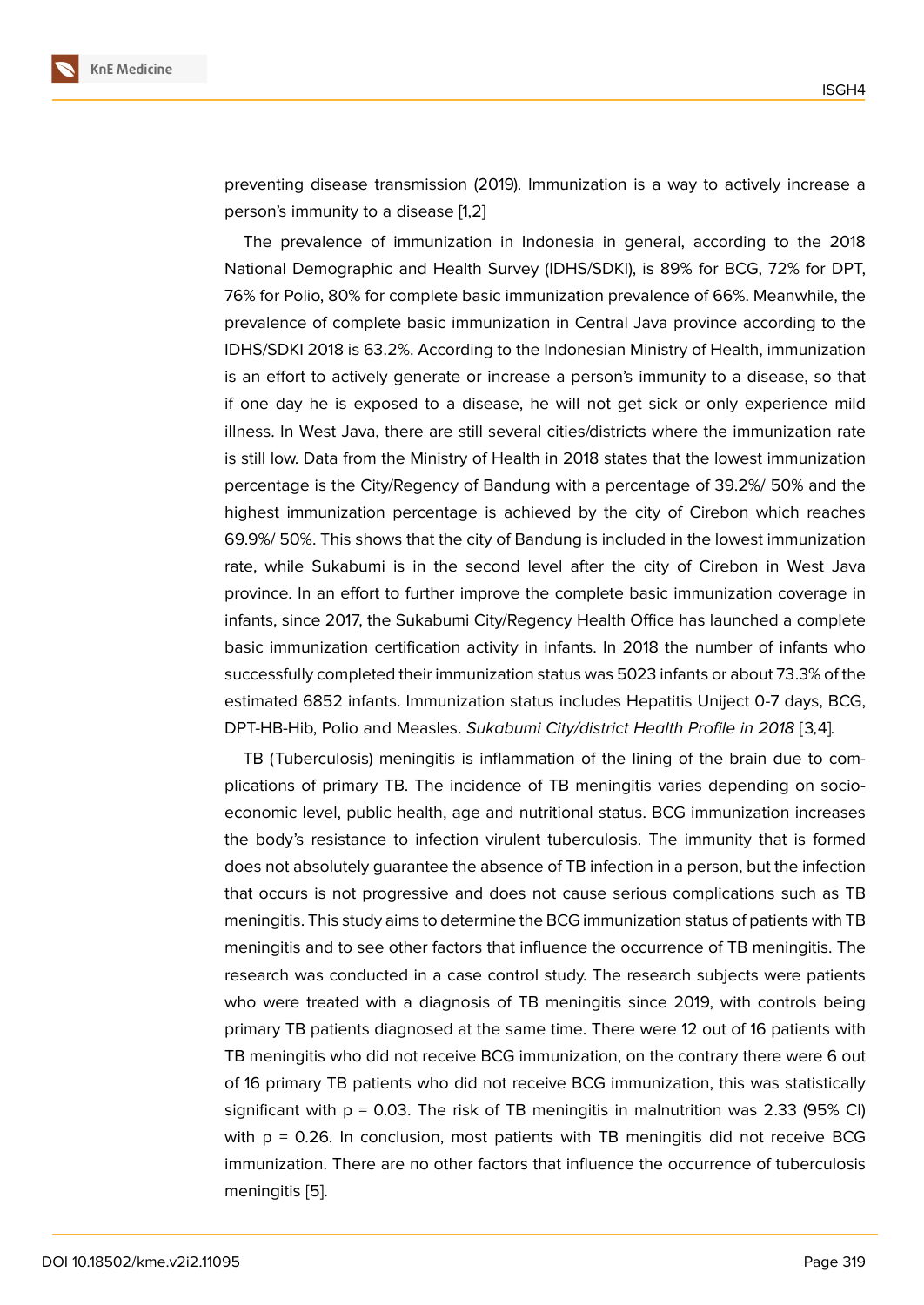Based on the table above, it is known that the incidence of TB in children at the Limbangan Health Center in 2021 reached 162 babies while based on the Limbangan Health Center report in 2020 the TB incidence rate in children reached 170 babies. Based on this, it can be concluded that the incidence of TB in children in the working area of the Limbangan Health Center is still relatively high. Based on public health center data, it is known that the total number of infants given BCG immunization at the Limbangan Health Center in January-April 2021 was 173 babies. Based on data from the public health center with 63 mothers, it was found that the sixty-three (63) mothers had not given BCG immunization to their babies, even though the immunization had been provided free of charge by the government. The role of the mother in the immunization program is very important because the use of health facilities by children is closely related to maternal factors. But there are still many infants who have not received complete immunizations, it is due to various reasons such as the mother's lack of knowledge about immunization and low awareness of the mother taking her child to integrated healthcare center or public health center to get a complete immunization for fear of her child getting sick, after immunization the child becomes a snare and some feel that immunization is not necessary for the baby, Lack of information / explanation from health workers about the benefits of immunization and other obstacles including educational factors where higher education is closely related to immunization in children [6].

The results of research conducted by Nur Fadilah (2018) there is a relationship between family support and immunization in the working area of the Tabaringin Health [Ce](#page-8-0)nter Makassar City with ρ value of 0.042 <0.05. Based on the results of research conducted by Nyimas (2014) there is a significant relationship between family support and basic immunization in Sugih Waras Village, Rambang District, Muara Enim Regency with ρ value of 0.003 < 0.05 [7]. Based on this, the author is interested in conducting research entitled "The Relationship Of Family Support And The Role Of Health Workers With BCG Immunization In Limbangan Village Work Area Limbangan Public Health Center Sukabumi Regency Ye[ar](#page-8-1) 2021" [8].

### **2. Method**

#### **2.1. Data Analysis**

This type of research is descriptive correlation research with a cross sectional research design. The sample of 63 people with a sampling technique using random sampling and instrument used is a questionnaire in the form of closed questions (Closed Ended).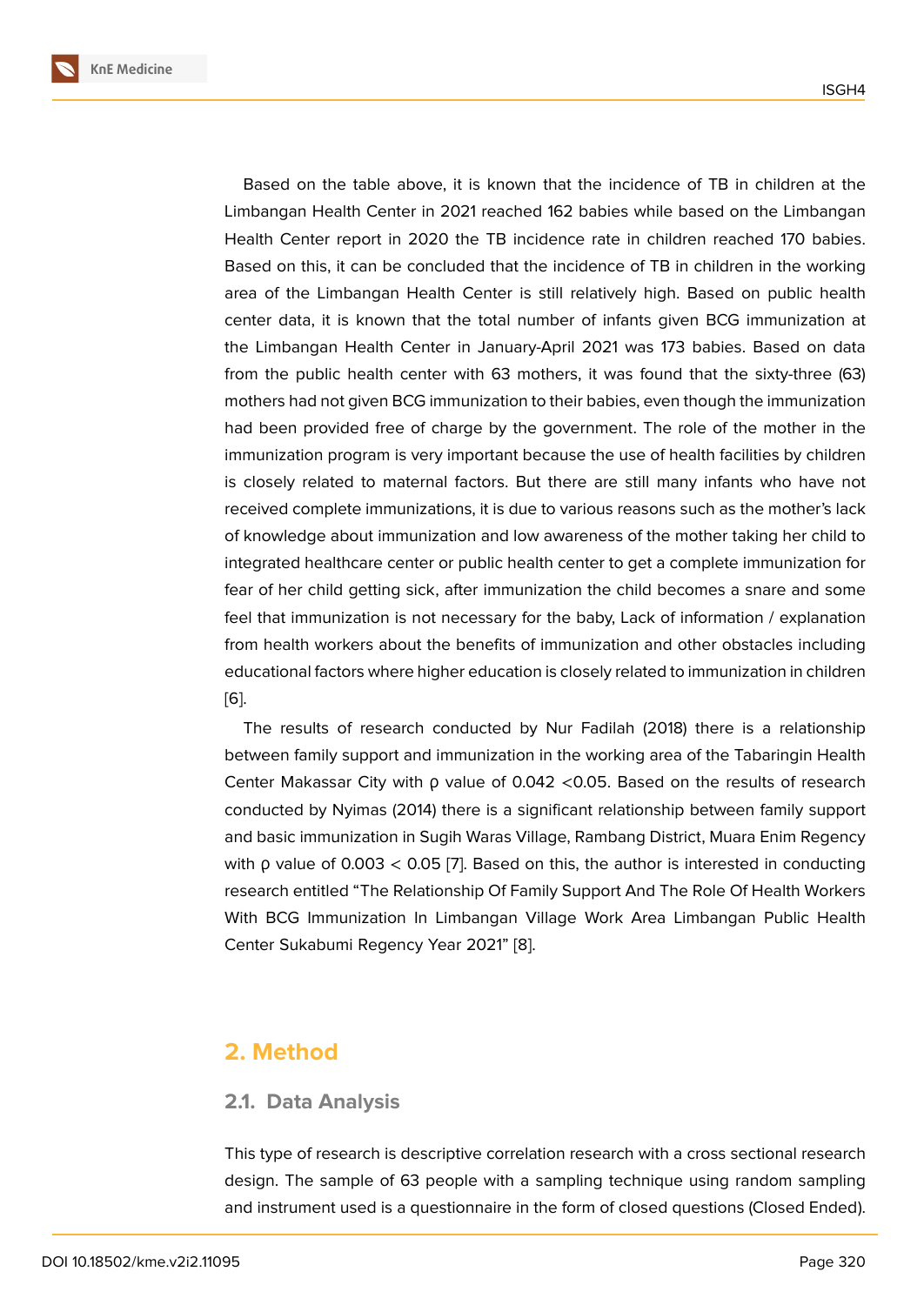

Data analysis using is Chi Square test. The location of this research is in Limbangan village, Limbangan health Center work area, Sukabumi regency in May-June 2021.

$$
n = \frac{N}{1 + N (d)^2}
$$

# **3. Result**

Table 1: Frequency Distribution of Family Support in Limbangan Village, Limbangan Health Center Work Area, Sukabumi Regency in 2021.

| <b>Family Support</b> | Frequency | Presentation |
|-----------------------|-----------|--------------|
| Good                  | 14        | 22.2         |
| Sufficient            | 30        | 47.6         |
| Less                  | 19        | 30,2         |

Based on table 1 it can be seen that from 63 respondents, respondents who have family support in the good category are 14 respondents (22.2%) while those who have sufficient category are 30 respondents (47.6%). And those who have less family support are 19 respondents (30.2%).

#### **The Role Of The Midwife**

Table 2: Frequency Distribution of Midwife's Role in Giving BCG Immunization in Limbangan Village, Limbangan Health Center Work Area, Sukabumi Regency in 2021.

| Role of Midwife | Frequency | Presentation |
|-----------------|-----------|--------------|
| Good            | 12        | 19,0         |
| Sufficient      | 28        | 44.5         |
| Less            | 23        | 36,5         |

Based on table 2, it can be seen that from 63 respondents, 12 respondents (19.0%) had the role of midwives in the good category, while 28 respondents (44.4%). And those who have less family support are 23 respondents (36.5%).

#### **Giving Bcg Immunization**

Table 3: Frequency Distribution of Giving BCG Immunization in Limbangan Village, Limbangan Health Center Work Area, Sukabumi Regency in 2021.

| Worker role | Frequency | Presentation |  |
|-------------|-----------|--------------|--|
| Given       | 32        | 50.8         |  |
| Not given   | 31        | 49,2         |  |

Based on table 3 it can be seen that 63 respondents, infants who have been given BCG Immunization as many as 32 respondents (50.8%) and who have not been immunized BCG 31 respondents or (49.2%).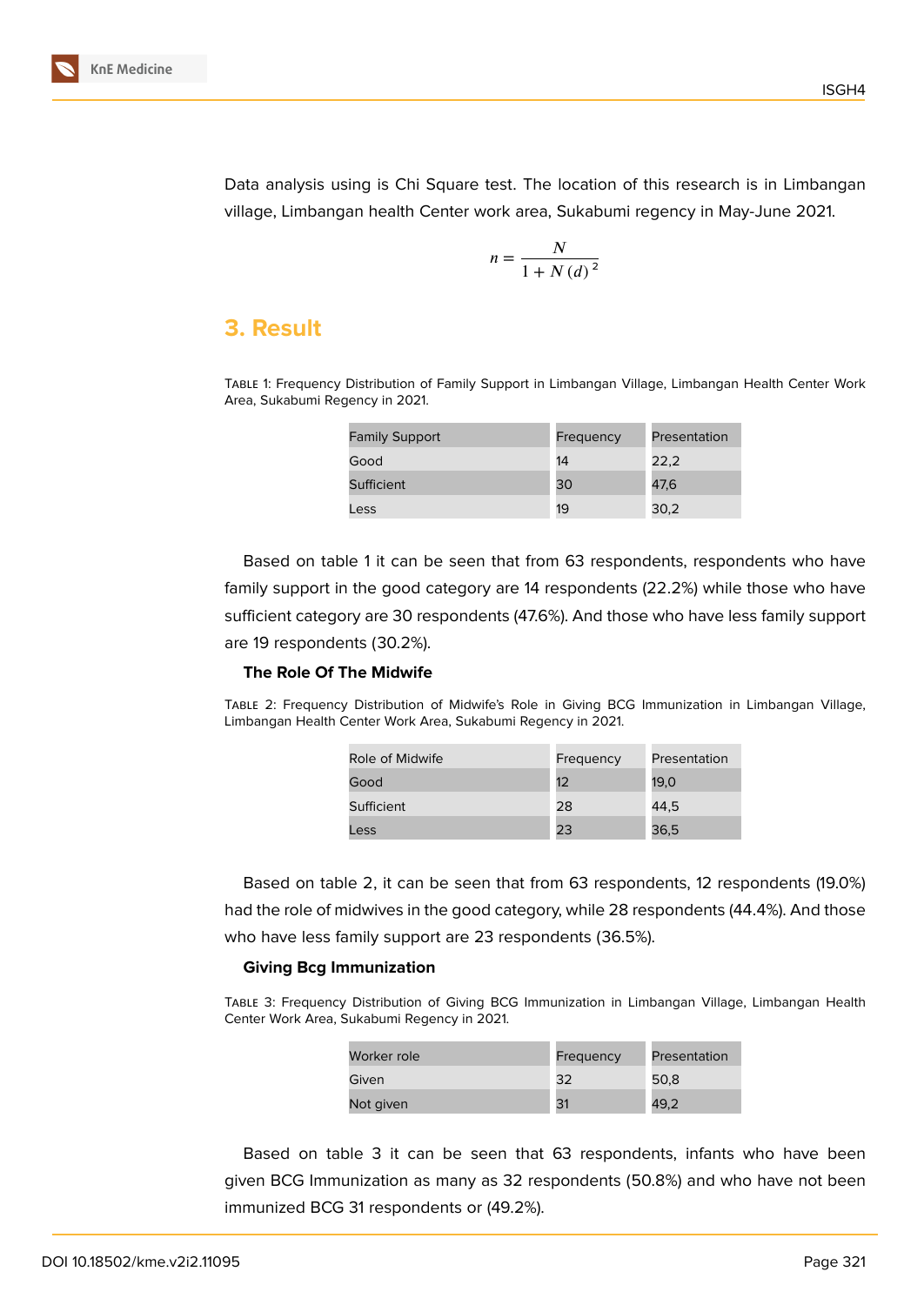| TABLE 4                          |                  |                     |  |  |
|----------------------------------|------------------|---------------------|--|--|
| Result                           | <b>Frequency</b> | <b>Presentation</b> |  |  |
| <b>Good Family Support</b>       | 14               | 22,2                |  |  |
| <b>Sufficient Family Support</b> | 30               | 47,6                |  |  |
| Less Family Support              | 19               | 30,2                |  |  |
| Good Role of Midwife             | 12               | 19,0                |  |  |
| Sufficient Role of Midwife       | 28               | 44,5                |  |  |
| Less Role of Midwife             | 23               | 36,5                |  |  |
| Given Worker role                | 32               | 50,8                |  |  |
| Not Given Worker role            | 31               | 49,2                |  |  |

### **Relationship between Family Support And The Role Of Health Workers With BCG Immunization**

Table 5: Frequency Distribution of Family Support and Giving BCG Immunization in Limbangan Village, Limbangan Health Center Work Area, Sukabumi Regency in 2021.

| <b>Family Support</b> | Giving BCG Immunization $\Sigma$ |      |                   |      | %  | P-value |       |
|-----------------------|----------------------------------|------|-------------------|------|----|---------|-------|
|                       | Done                             | %    | <b>Not</b><br>Yet | %    |    |         |       |
| Good                  | 11                               | 78,6 | 3                 | 21,4 | 14 | 100     | 0,034 |
| Sufficient            | 11                               | 36,7 | 19                | 63,3 | 30 | 100     |       |
| Less                  | 10 <sup>°</sup>                  | 52,6 | 9                 | 47,4 | 19 | 100     |       |

Based on table 4 from a total of 63 respondents there are 14 respondents who have good family support including 11 respondents (78.6%) who have been given BCG immunization and 3 respondents (21.4%) have not been given BCG immunization. Respondents who have sufficient family support there are 30 respondents of whom 11 respondents (36.7%) have been given BCG assistance and 19 respondents (63.3%) have not used BCG optimally. And respondents who have less family support there are 19 respondents of whom 10 respondents (52.6%) have been given BCG assistance and 9 respondents (47.4%) have not used BCG immunization. Bivariate analysis statistical **t**est results obtained p-value = 0.034 means **p-value <0.05 then H** $_{\scriptscriptstyle{0}}$  **is rejected and <b>H** $_{\scriptscriptstyle{a}}$ **is accepted**. This shows that there is a relationship between family support and the provision of BCG immunization.

# **4. Discussion**

This shows that most of the family support has not been good for the provision of BCG immunization and from the results of research conducted in the field obtained several reasons, namely the ignorance of family support for the importance of BCG immunization due to lack of knowledge and family support in giving BCG immunization.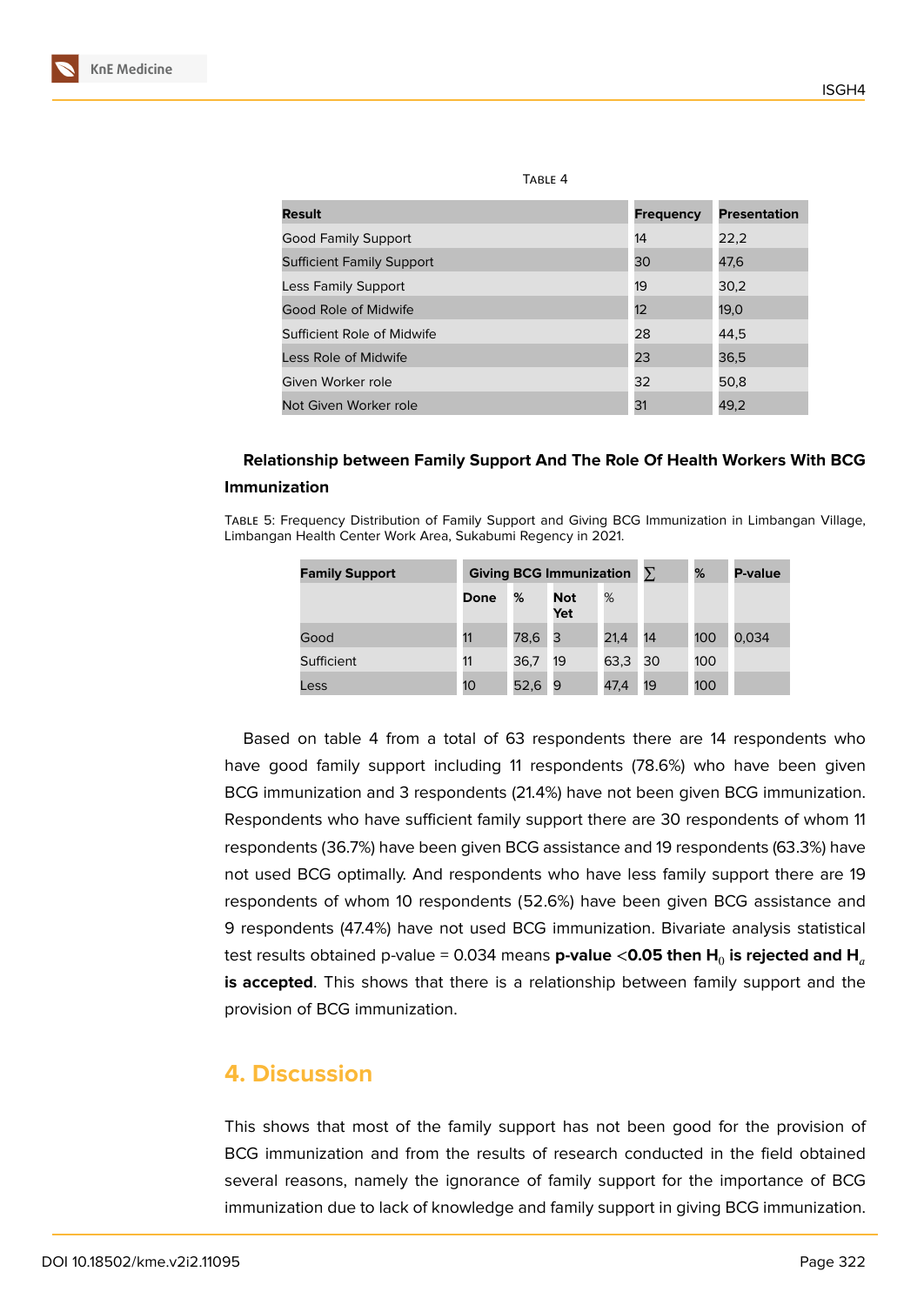Support is an effort given to other people, both morally and materially, to motivate that person in carrying out activities. Support is an effort to support something or an effort to bring something [1] he family is two or more individuals who are joined because of blood relations, marriage or adoption. They live in one household, interact with each other according to their respective roles, and create and maintain a culture. Stating that each family member [h](#page-7-0)as a formal and informal role structure, for example, the father has a formal role as the head of the family and the breadwinner. Family structure includes communication skills, family sharing skills, support system capabilities among family members, self-care abilities and problem-solving abilities. In maintaining the health of family members as individuals (patients), the family still plays a role as a decision maker in maintaining the health of its members. Conducting counseling for families about the importance of child immunization and in collaboration with village officials and health workers, he is expected to be able to increase family awareness of the importance of immunization for children so as to increase family support for mother visits to immunize their children [9].

According to the theory, the family is the smallest unit of society consisting of the head of the family and several people who gather and live in one place under a roof in a state of in[te](#page-8-2)rdependence [10]. The family also plays a role or functions to carry out health care practices, namely to prevent health problems and or care for sick family members. The ability of the family to provide health care affects the health status of the family. The family's ability to c[arr](#page-8-3)y out health care can be seen from the family health tasks carried out [11]. Understanding this, family support for BCG immunization should be more motivated, families will provide sufficient support in BCG immunization in order to obtain various benefits from BCG immunization.

The results of r[ese](#page-8-4)arch conducted in the field showed that the role of midwife greatly influenced the provision of BCG immunization for several reasons, namely the role of midwife was needed in the community to provide counseling about BCG immunization due to family ignorance in giving BCG immunization. Health worker is any person who devotes himself to the health sector and has knowledge and/or skills through education in the health sector which for certain types requires the authority to carry out health efforts, either in the form of education for D3, S1, S2 and S3-; non-degree education [7]. The implementation of immunization cannot be separated from the role of health workers who are in direct contact with the community and infrastructure. The role of health workers in the immunization program includes planning, immunization implement[at](#page-8-1)ion, vaccine chain management, waste management, personnel standards and technical training, recording and reporting, technical supervision and guidance, and monitoring and evaluation [12].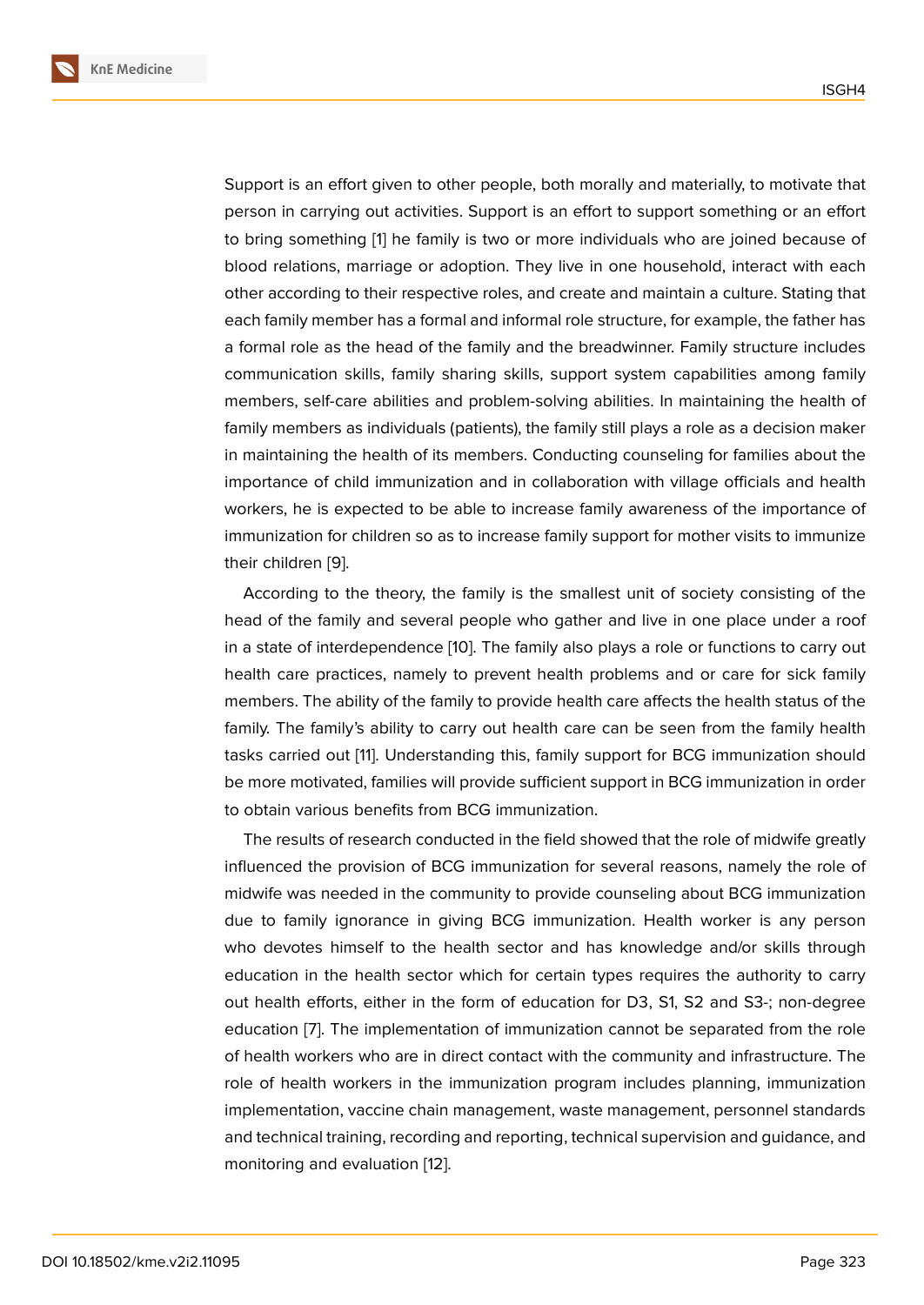The results of this study stated that most of the health workers still played a bad role, this could be seen from the health workers who were still less active in providing health education about complete basic immunization and the health workers also never made home visits to look for toddlers who had not yet received health education. The role of health workers (midwives, nurses, doctors) plays a role in improving the health status of babies, as well as changing unhealthy people's behavior towards healthy behavior. In carrying out their role, health workers must be able to make the community aware, especially mothers who have babies about the importance of complete basic immunization, therefore health workers are expected to carry out preventive activities that include: Provide education on the importance of basic immunization, teach mothers who have infants about immunization schedules, mobilize the role of cadres at the village Integrated Healthcare Center level, carry out immunizations for infants, document every immunization given to infants. Therefore, there is a relationship between the role of health workers and the completeness of immunization in families who have infants. The roles of health workers are very influential on the provision of BCG immunization. Therefore, midwife conduct counseling for families about the importance of immunization for infants to increase family awareness of the importance of immunization for infants so as to increase mother visits to immunize their children.

The results of research conducted in the field show positive things, namely most babies have received BCG immunization, while the side effects of BCG immunization do not worry the family and there are no serious symptoms of it. *Bacille Calmette-Guérin* (BCG) is a live vaccine made from mycobacterium bovis cultured for 1-3 years, so that the results are not virulent, but still have immunogenicity. BCG immunization is an immunization that is given to cause active immunity against tuberculosis (TB), which is a highly contagious lung disease [1]. BCG immunization is an immunization used to prevent primary or mild tuberculosis but there is still the possibility of it occurring even after being immunized, and can also prevent disease severe tuberculosis. BCG immunization, side effects are genera[lly](#page-7-0) rare. Indeed, sometimes localized swelling of the lymph nodes is limited, but usually heals on its own, although slowly. When the BCG injection is given in the upper arm, swollen glands occur in the armpit or lower neck. Injections in the thigh can cause swelling in the groin glands, the reaction to BCG immunization that occurs is not the same as other immunizations. BCG immunization does not cause fever. After 1-2 weeks there will be redness at the injection site which turns into a pustule (nodule), then breaks into a wound. This wound does not need special treatment because this wound will heal spontaneously [3].

This means that the respondent has been given BCG immunization. BCG immunization is part of the immunization factor analyzed to predict the incidence of pulmonary TB in children. BCG immunization can protect children from TB [me](#page-8-5)ningitis and Milier TB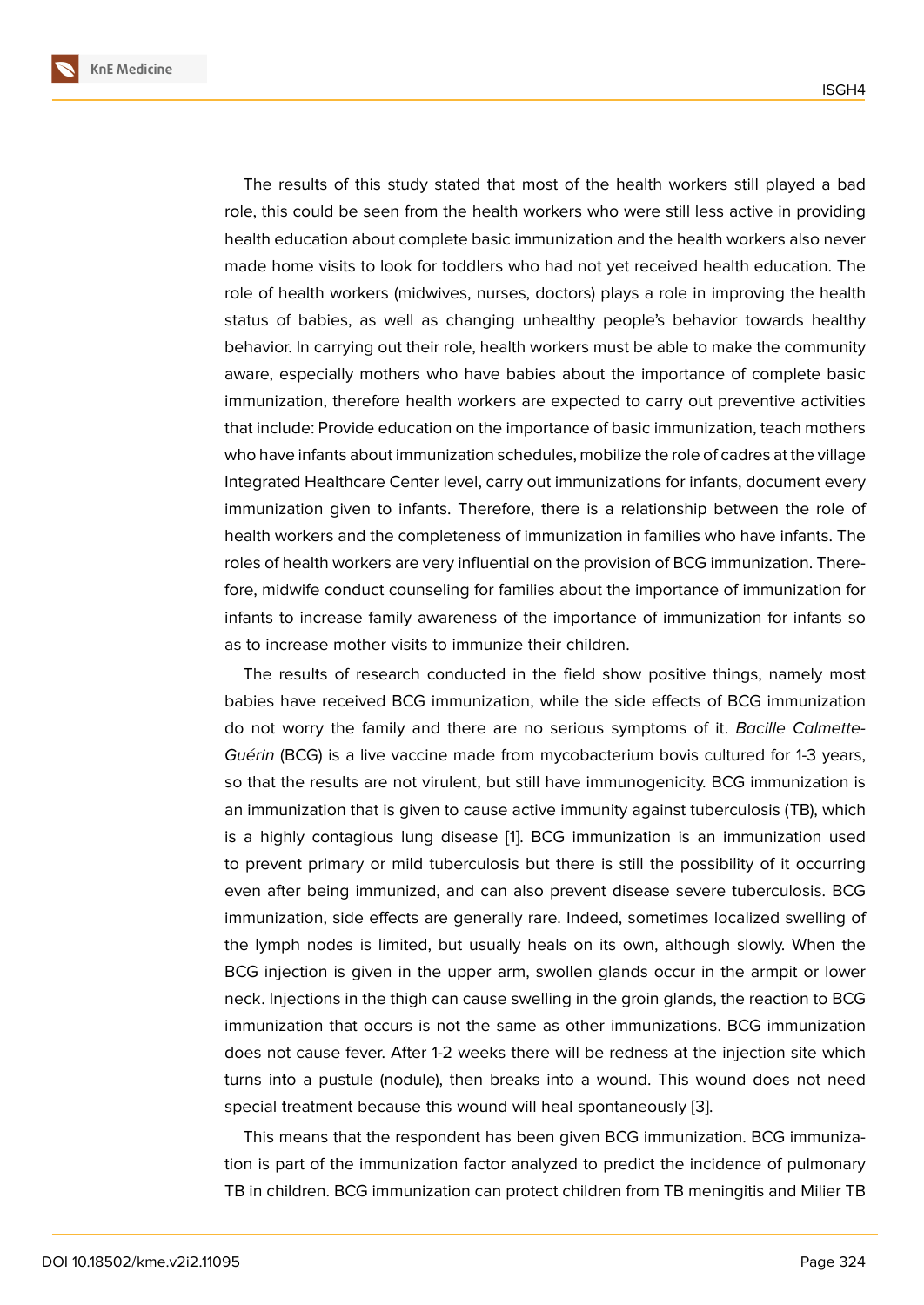with a degree of protection of about 86%. This led to the hypothesis that BCG protects against hematogenous spread of bacteria, but is unable to limit the growth of localized focus as in pulmonary TB.

This is supported by research conducter by [13] entitled Parental Relations and the Role of Health Workers with the Provision of BCG Immunization, which said that family support is a set of actions expected of a father and mother in helping and guiding children so that they have the spirit in study [13]. Th[e fo](#page-8-6)rms and functions of family support within the family are as follows: Motivator, parents must always encourage children to do good and leave God's prohibition, including seeking knowledge, Facilitator, parents must provide facilities, including educa[tio](#page-8-6)nal needs for children. Mediator, parents should act as mediation (intermediary), intermediary) in family, community, especially school relationships Results of  $P_{value}$ 0.001. The researcher assumes that the role of the health worker in giving BCG immunization is important, besides that the results of the study also find that there is a relationship between the role of the midwife on the provision of BCG immunization.

### **5. Conclusion**

Based on table 1 it can be seen that from 63 respondents, respondents who have family support in the good category are 14 respondents (22.2%) while those who have sufficient category are 30 respondents (47.6%) and those who have less family support are 19 respondents. (30.2%). On table 2, it can be seen that of the 63 respondents, respondents who have a midwife role in the good category are 12 respondents (19.0%) while those who have sufficient category are 28 respondents (44.4%) and 23 respondents who have less family support. respondents (36.5%). On table 3 it can be seen that of the 63 infant respondents who have been given BCG immunization as many as 32 respondents (50.8%) and who have not been immunized BCG 31 respondents or (49.2%).The results of the bivariate analysis statistical test obtained the value p*-value = 0.034 means p-value*  $<$  0.05 then  $\mathsf{H}_{0}$  **is rejected and**  $\mathsf{H}_{a}$  **<b>is accepted**. This shows that there is a relationship between family support and BCG immunization and The results of the statistical test of bivariate analysis obtained *p-value = 0.005 means p-value <0.05* then  $\boldsymbol{\mathsf{H}}_0$  **is rejected and H is accepted**. This shows that there is a relationship between the role of the midwife and the provision of BCG Immunization

### **References**

<span id="page-7-0"></span>[1] Maryunani A. Perilaku hidup bersih dan sehat (PHBS). Jakarta: CV. Trans Info Media; 2018.